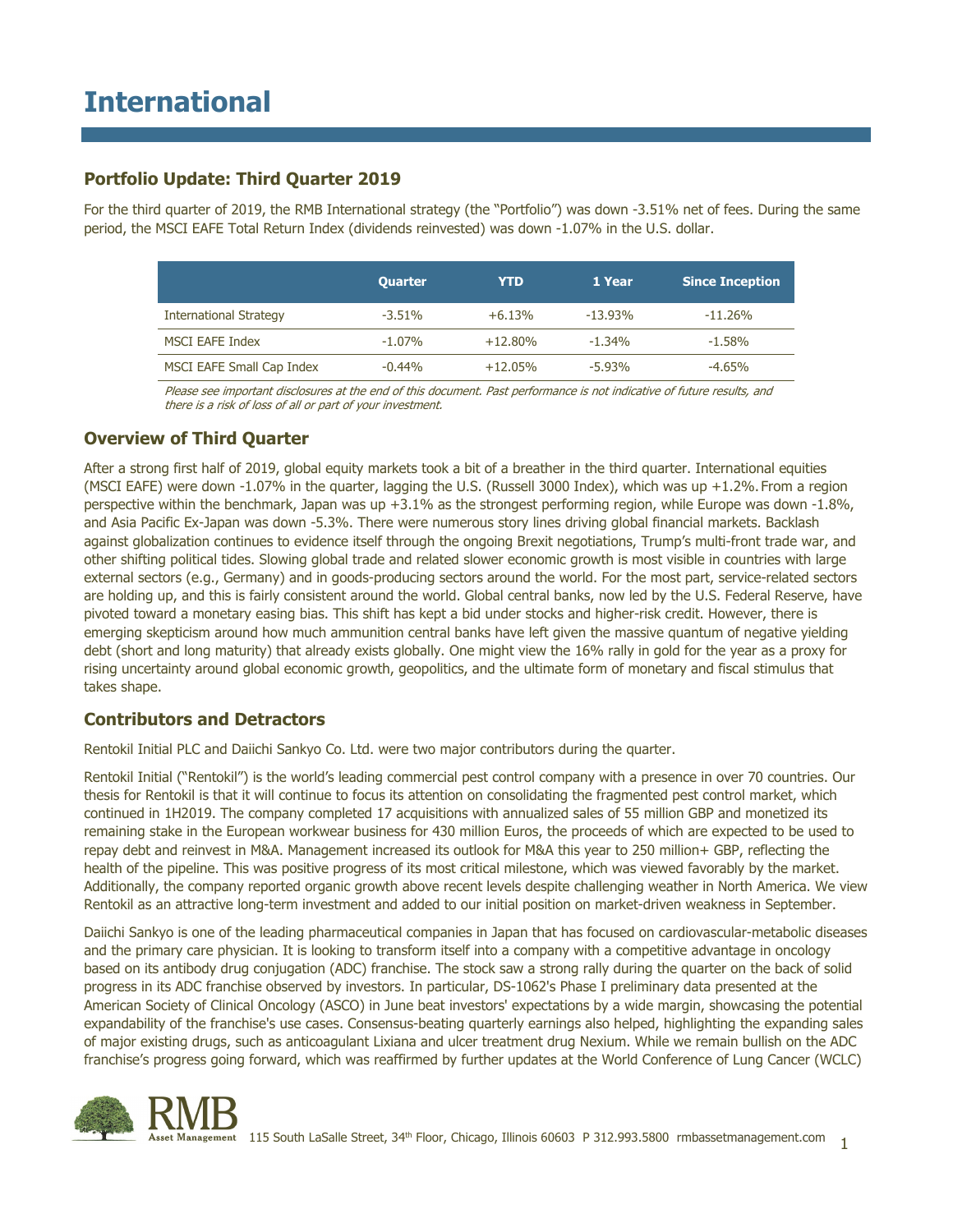## **International**

in September, we now view that the stock is gradually approaching its fair valuation. We trimmed our position in the stock during the quarter.

Sampo Oyj and Glanbia PLC were two major detractors during the quarter.

Sampo Oyj, parent of the Sampo Group, is a diversified financial conglomerate with a primary focus on Nordic Property & Casualty (P&C) Insurance (If P&C Insurance & Topdanmark). Sampo has a strong long-term capital allocation track record, and the heavy skew toward insurance has similarities with a company like Berkshire Hathaway. Sampo has a leading competitive position in P&C, controlling 21% of Nordic market share. The P&C business continues to earn high returns in a rational competitive landscape. However, the company's investment in Nordea (~20%), a Nordic bank, caused the recent underperformance. Negative interest rates and higher capital requirements have been headwinds for European bank fundamentals. Nordea is expected to reduce their dividend accordingly, and this translates into less cash received by Sampo. We believe that, in the nearer term, Sampo has levers it can pull to cover their dividend—holding company cash and added hybrid leverage have been highlighted by management. Looking out longer term, Nordea's cost restructuring must result in incremental operating leverage in order to support a progressive dividend. Sampo has recently pushed for significant leadership changes at Nordea (i.e., Chairman and CEO) that could speed up the operational turn around.

#### **International**

**THIRD QUARTER 2019 CONTRIBUTION REPORT** Ranked by Basis Point Contribution

|                              | <b>Basis Point</b><br><b>Contribution</b> | <b>Return</b> |
|------------------------------|-------------------------------------------|---------------|
| <b>Top Contributors</b>      |                                           |               |
| Daiichi Sankyo Co. Ltd.      | $+33$                                     | $+11.58%$     |
| Rentokil Initial PLC         | $+33$                                     | $+10.34%$     |
| Sony Corp.                   | $+24$                                     | $+7.34%$      |
| Sushiro Global Holdings Ltd. | $+20$                                     | $+13.12%$     |
| <b>Compass Group PLC</b>     | $+18$                                     | $+5.31%$      |
| <b>Bottom Detractors</b>     |                                           |               |
| Glanbia PLC                  | $-47$                                     | $-24.49%$     |
| Sampo Oyj                    | $-45$                                     | $-14.83%$     |
| <b>Bankinter SA</b>          | $-40$                                     | $-14.29%$     |
| TV Asahi Holdings Corp.      | $-34$                                     | $-9.05%$      |
| Atos SE                      | -33                                       | $-16.01%$     |

Based on a representative account. The performance presented above is sourced through the Factset Research Systems Inc. Past performance is not indicative of future results, and there is a risk of loss of all or part of your investment. The above does not represent all holdings in the Strategy. To obtain a copy of RMB's calculation methodology and a list of all holdings with contribution analysis, please contact your service team. The data provided is supplemental. Please see important disclosures at the end of this document.

Glanbia is a global nutritional solutions company with a focus on protein and supplements for sports and everyday consumption as well as manufacturing of cheese through joint ventures. Though we had significantly reduced the size of this legacy position in July with anticipation of the weaker operating results, we observed a more-than-expected market reaction to the disappointing earnings. However, after our careful review of the fundamentals and follow-up discussions with management, we now believe that the market overreacted in part due to poor investor communication regarding the cause of weak sales. As a result, we opportunistically added to the position as we expect these issues will prove to be transitory.

## **Portfolio Activity**

During the quarter, we made significant changes in the entire portfolio under the new international equity team. We exited 28 names from the previous portfolio while initiating 35 new positions across sectors and countries that we believe are highquality businesses with solid track records and capable management teams. With the new portfolio of approximately 40 companies, we believe we are comfortably exposed to the company-specific, idiosyncratic factors for alpha generation while minimizing unnecessary risk-taking on the macro factors.

## **Outlook**

We expect global macro uncertainties, including Brexit and trade wars, to keep lifting volatility in the international equity markets in the foreseeable future. However, we have more confidence in the updated portfolio constructed by the new international equity team. We equal-weight the U.K. market, but with less consumer exposure in the domestic market, while picking global, high-quality businesses that have secure growth prospects. We overweight Japan with our view that the

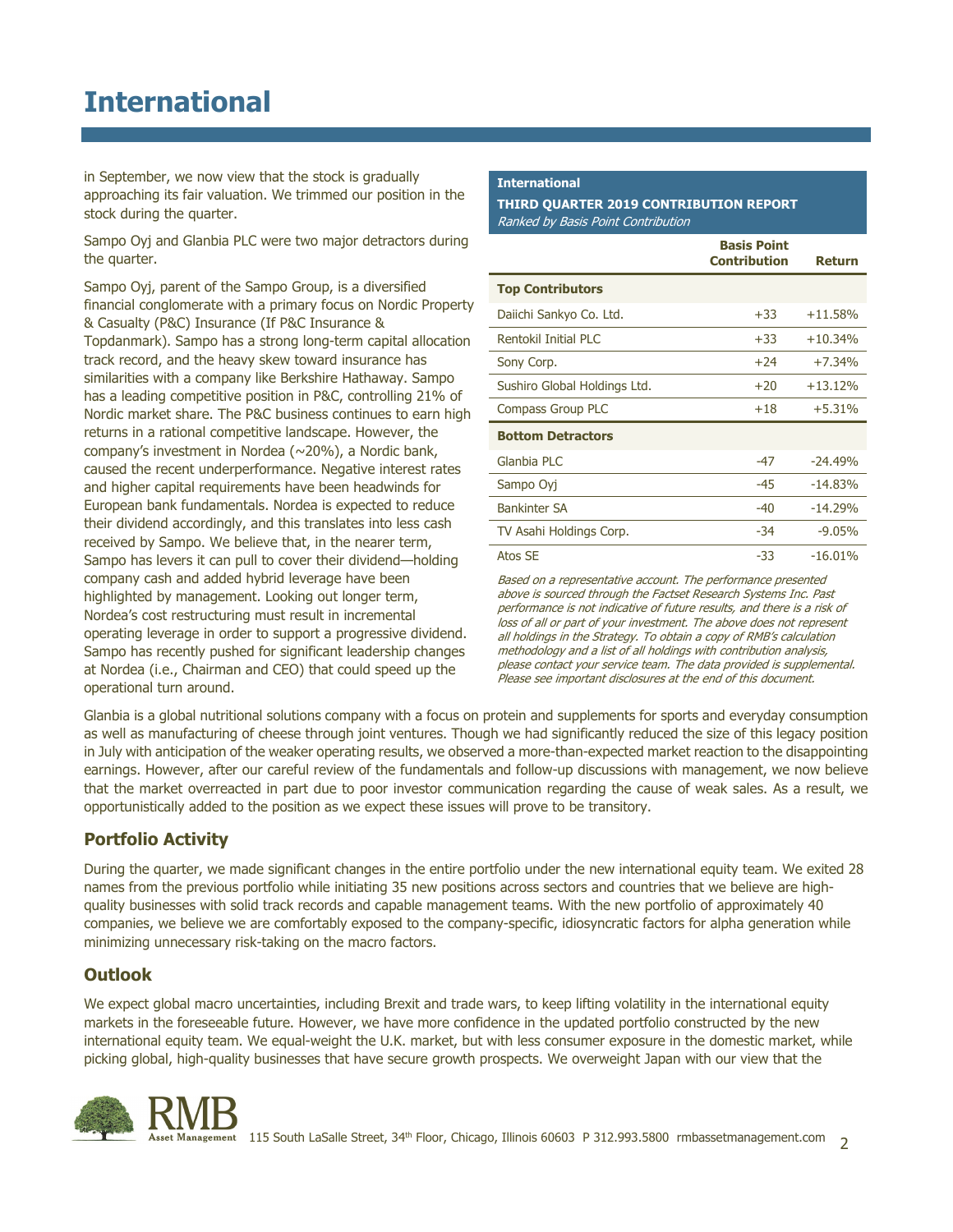# **International**

ongoing corporate governance reform in the country will result in a significant improvement in businesses' capital efficiencies. We overweight consumer and industrial businesses where we can hand pick high-quality businesses in the diverse investment universe. Overall, we believe our portfolio is well-prepared to navigate the volatile equity market going forward.

As always, thank you for your support and trust in the Portfolio. I look forward to updating you next quarter.

| <b>TOP 10 HOLDINGS AS OF 9/30/19</b> |             |  |  |  |
|--------------------------------------|-------------|--|--|--|
| <b>Company</b>                       | % of Assets |  |  |  |
| Rentokil Initial PLC                 | 4.25%       |  |  |  |
| <b>Compass Group PLC</b>             | 3.65%       |  |  |  |
| Royal Dutch Shell PLC                | 3.59%       |  |  |  |
| Kerry Group PLC                      | 3.54%       |  |  |  |
| Novartis AG                          | 3.54%       |  |  |  |
| Kao Corp.                            | 3.11%       |  |  |  |
| <b>BASF SE</b>                       | 3.06%       |  |  |  |
| Sony Corp.                           | 3.05%       |  |  |  |
| Diageo PLC                           | 3.03%       |  |  |  |
| Hiscox Ltd.                          | 3.01%       |  |  |  |

Based on a representative account. Holdings are subject to change.